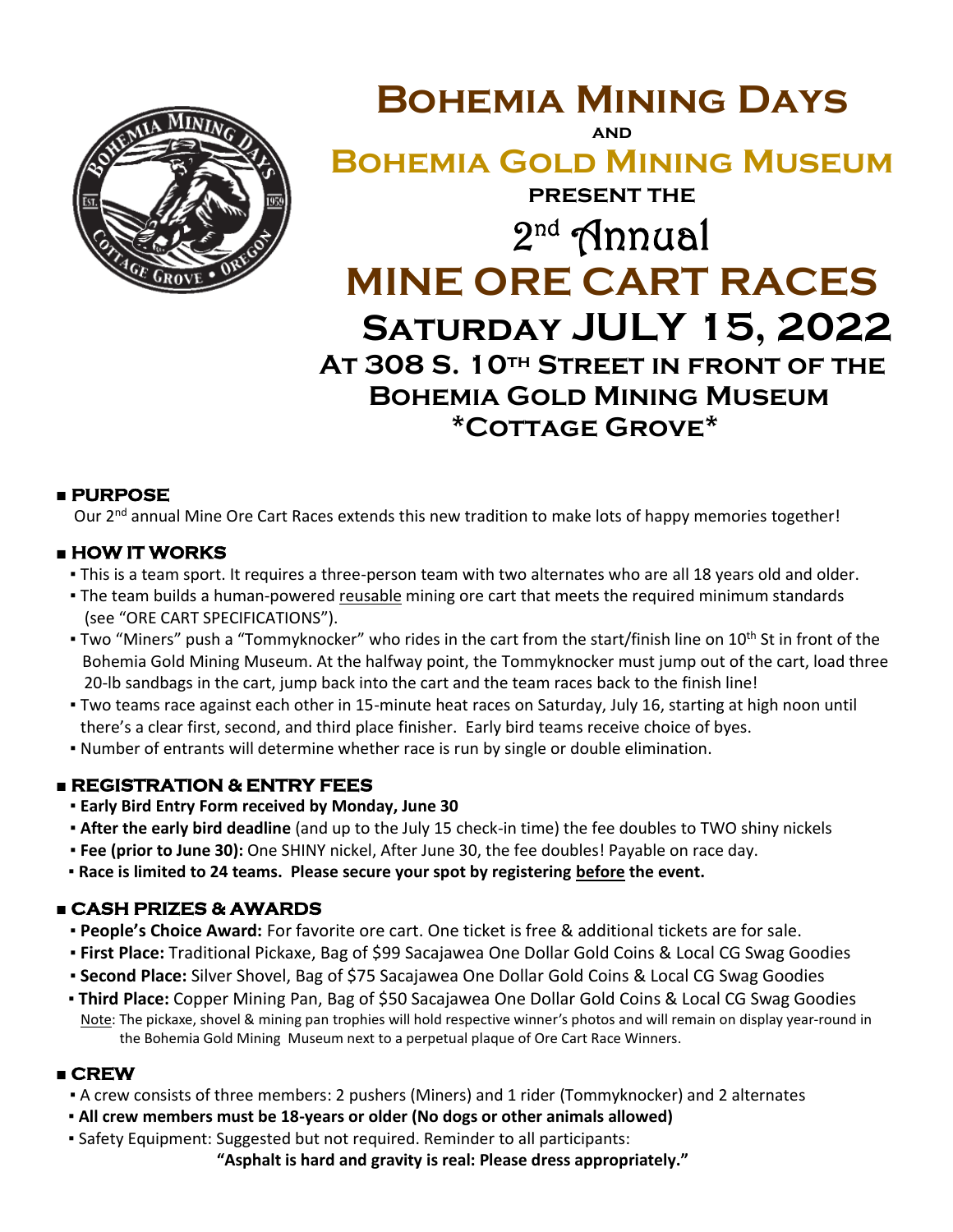## **■ ORE CART SPECIFICATIONS**

- Minimum Weight: 150 lbs.
- Minimum Height: 44 inches (from ground to top of cart)
- Minimum Box Size: 30 inches x 48 inches
- **Ore Carts may be constructed using any material**
- Cart may have any number or configuration of wheels and axles, but wheels/axles must extend out past the cart box for safety and stability. Swivel wheels are NOT permitted!
- Must be human powered (no motors) and only the two Miners/pushers can move the cart.
- **Example 3 Feering and brakes are optional**
- **The cart must have a light source so it could go down a shaft.**
- The Team/Cart must have a catchy name emblazoned prominently on it. It is suggested to use historic Local mine names if you don't already have your own theme (see Ore Cart Races link on website for a list of Bohemia Mining District names).
- Carts may have a logo, company or team member names, sponsorship, and decorations to To personalize them. These are all desirable but optional.

## **■ SCHEDULE**

## **▪ Friday, July 15**

**1:00pm** Team registration, weigh-in, safety inspection, track available for practice runs. Note that if other commitments prevent checking in on Friday, you may check-in on Saturday prior to high noon. If you don't register on Friday, please check in as early as possible on Saturday because things will be hectic close to starting time.

## **▪ Saturday, July 16**

**9:00am** Check-in, weigh-in, safety inspection opens for teams that didn't make it on Friday.

**11:00am** All teams report to race area with carts.

**12:00pm** Heat Races begin and run until finished.

**8:00pm** Awards Ceremony on Main Stage (inside Bohemia City)

## **■ RACE RULES**

- 1. All ore carts and crew must be ready to check in starting at 11am on Saturday. Weigh-in, safety check, And roster turn-in should be done on Friday, if possible. If not, come before 11am on Saturday. Be advised it will be hectic to do this on race day.
- 2. Ore Cart racing teams will consist of 1 rider and 2 pushers (all 18 years of age or older).
- 3. Ore Carts must be pushed or pulled by human power only.
- 4. Ore Carts must be kept in designated area while not racing
- 5. At starting line no portion of ore cart may extend over the line. It will be the judges determination as to a restart.
- 6. Ore Cart teams must always maintain control of their cart during the race. The two pushers must be in contact with their ore cart as it crosses the finish line **(no shoving it across).**
- 7. Ore Carts must remain in their designated lane during the entire race. IF an ore cart crosses into a competitor's lane and, in the opinion of the judges, interferes with that cart's ability to race, the offending cart will be disqualified for that heat.
- 8. When the Ore Cart reaches the tote line, the Tommyknocker is allowed to exit the cart and load the 3 sand bags which are spread 6 feet apart. The pushers may not touch the bags or assist in their loading. Once bags are loaded and the Tommyknocker is back in the cart, the pushers may head for the finish line.
- 9. The first Ore Cart's leading edge to reach the finish line wins that heat. No extensions count!
- 10. In case of a tie or photo finish, the race will be re-run as determined by the judges.
- 11. All members of the team must sign a liability waiver form to be able to compete in the Ore Cart Races. **For questions or additional information call the BMD Office at 541.942.5064**